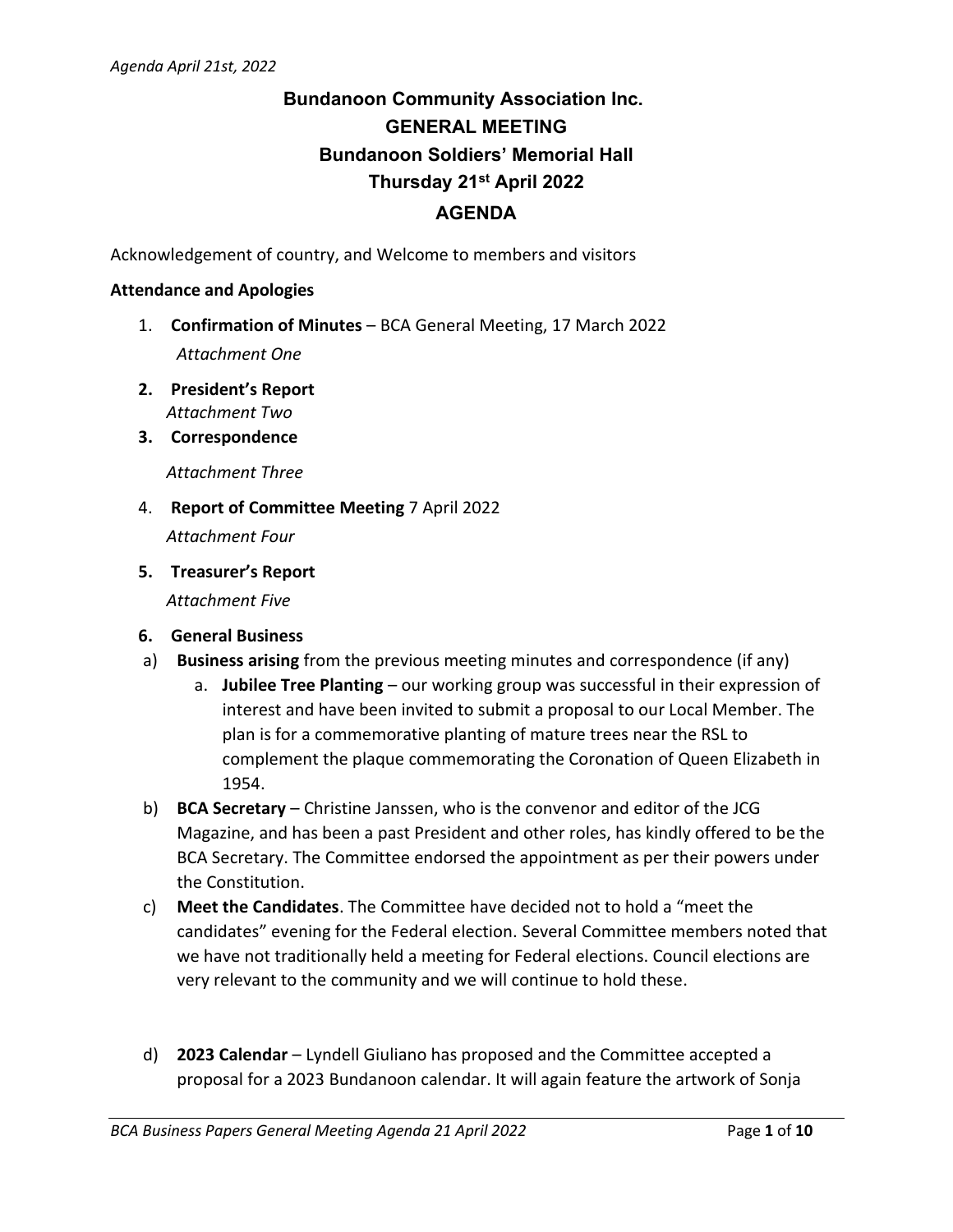Bowden, who recently won first prize at the Royal Easter Show for her artwork. As well as the calendars, there will be an auction of the original artworks.

- e) **Council's Recreation Strategy** Council's consultation recently had a survey for a regional recreational facility and regional swimming facility. Several members noticed the survey was heavily skewed toward the proposals and focussed on what facilities were wanted. It made no mention of the alternative of well-resourced local facilities in towns and villages. The BCA will be writing to Council putting our view that we support good recreation facilities in Bundanoon including our Pool, skatepark, playground and walking tracks and we are not in favour of regional facilities at the expense of local facilities.
- f) **AED and CPR training** we did a presentation of our CPR manikin and AED trainer at the recent Garden Club meeting. This was very well received, and we are running two courses on 21 April and another (bookings available [https://www.trybooking.com/BYWDC\)](https://smex-ctp.trendmicro.com/wis/clicktime/v1/query?url=https%3a%2f%2fwww.trybooking.com%2fBYWDC&umid=5487c043-90b1-4450-aa26-6ced55217943&auth=683904e05ae27345cfaef3d593c8489debe13ff2-3423945bf86a2d1500c7eb39decef261161a3923) on 30 April. The feedback from the training is overwhelmingly positive. Please book for a course and also encourage your friends to do the same. The only limitation is if you cannot easily kneel over and perform (quite strenuous) rocking with locked arms for the CPR compressions.
- g) **Footpaths** Council's Asset Manager visited Bundanoon and we walked the two proposed sections for footpath infills. Funding will (always) be an issue and we need to remain polite, persistent and positive. We will "apply" for the completion of the loop track (~\$40,000) as the first priority and the footpath from Warrigal to the pedestrian railway crossing (~\$100,000) as the second as a submission to the 22/23 Operational Plan when it is on exhibition. It is likely There will be \$150,000 for new footpaths across the entire Shire for 22/23.
- **7. Subcommittee Activities (or updates)**
	- **a. Melting Pot – Noises Off.** Noises Off was both a performing and financial success. Congratulations to the cast and crew for an entertaining an ambitious production with close to full houses and a set that must be one of the best ever seen in the Hall.
- **8. Any Other Business or Announcements**
- **9. Guest Speaker – Michael Bull of Audible Hearing**. Michael is an audiologist with his practice in Moss Vale and a Bundanoon resident.
- **10. Refreshments**

# *Next meeting***:**

General Meeting, 19 May at 7.30pm in the Bundanoon Soldiers' Memorial Hall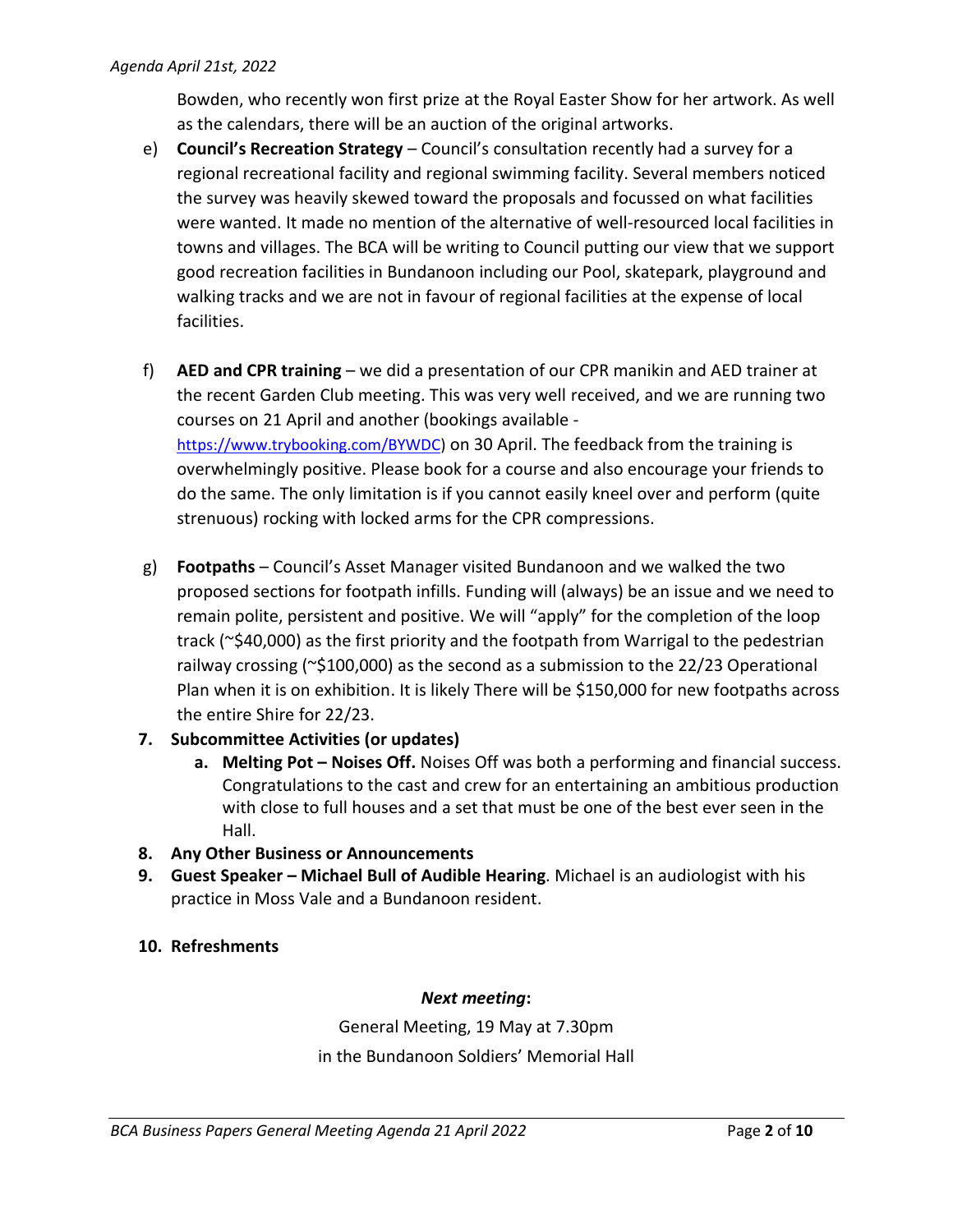# *DRAFT* **Bundanoon Community Association Inc. GENERAL MEETING Bundanoon Soldiers' Memorial Hall After the AGM, Thursday 17th March 2022 MINUTES**

This General Meeting followed immediately after the 2022 Annual General Meeting at 8:05 pm.

**Attendance:** There were 34 members in attendance and three visitors.

**Apologies:** Catherine Andrews, Timothy Hone, Mel Morris, Stuart Reid; Donna Andrews and John Grono, Peter and Joy Brown, Pam Davies, Rosemary Gray, Henk Janssen, Ann and Bob McCarter, Alan and Lyn Morehen, Rosemary Page and John Brock

# **Confirmation of Minutes**

The Minutes of the BCA General Meeting, 17 February 2022, had been circulated. **Moved** Ann Rocca**, seconded** Trevor Wright**: THAT the Minutes be confirmed. Carried.**

# **President's Report**

The President spoke to his Report (see Attachment Two). The President pointed out that \$70,000 was specifically reserved for this year's Winterfest and for the building of the BCA storage facility in Burgess St; and that arrangements will be made for a Convenors' Forum in the near future. He clarified that the fencing of the off-leash dog area in Jordan's Crossing Park met the criteria for the Federal funding that council applied for and received.

# **Correspondence**

Items of correspondence are listed in Attachment Three.

# **Report of Committee**

Items from the Committee Meeting on 3 March 2022 are outlined in Attachment Four.

# **Treasurer's Report**

The Treasurer said he had nothing further to add to the Financial Reports provided at the AGM (Attachment Five).

# **6. General Business**

a) **Business arising** from the previous Meeting Minutes:

1. **Correction to Flag flying motion from December Meeting.** There was an error in the **recording of the motion about flag flying.** The motion that was put and was carried is as follows:

**THAT the Bundanoon Community Association supports the flying of the Aboriginal and Torres Strait Islander flags on ANZAC Day and Remembrance Day, but recognises the decision for flag flying rests with the body responsible for these commemorative events.**

This is the motion that was adopted. Thank you to the member who pointed out the error in the Minutes.

2. **Correction to item about Garden Ramble Convenor.** The Minutes of the December Meeting incorrectly stated that the President told the meeting Sandy Weir had moved to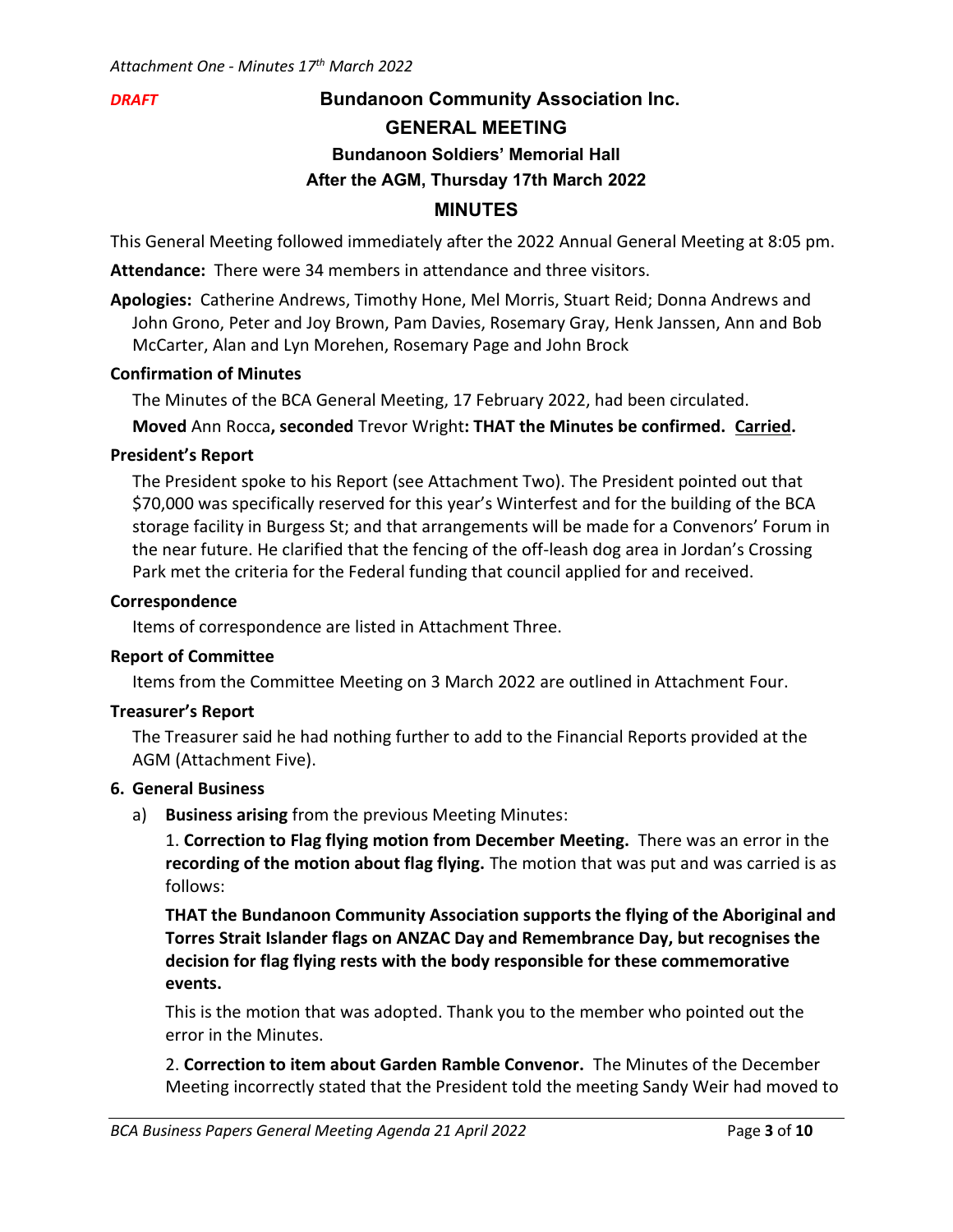Melbourne. The President told this Meeting that Sandy Weir was spending more time in Melbourne, hence her decision to recommend Robin Coombes to take over as Convenor. Sandy is not "moving" to Melbourne. We sincerely apologise for any distress this caused.

- b) **Reopening of Glow Worm Glen.** NP&WS have advised they anticipate the reopening will be in July. They have asked that BCA make contact in late April for an update. They are supportive of some kind of a reopening celebration.
- c) **Jubilee Tree-Planting Grants.** There is a small, community-wide working party looking to apply for this grant, and Bruce Marshall is co-ordinating the group.
- d) **Seniors Festival 25 Mar - 3 Apr.** The BCA has included a number of activities in the Seniors Festival. Two sessions on the Call/Push/Shock method for bystander response to Sudden Cardiac Arrest; Two absolute beginner ukulele sessions and Two join-in sessions with the regular Ukesters evenings. We will publicise these in the regular BCA Newsletter. Those interested can go to wsc.nsw.gov.au/seniors to see the full program and to book.
- e) **Covid-19 restrictions.** The President pointed out that, although the Hall has no Covid-19 restrictions in place now, we strongly recommend wearing facemasks as a protective measure while in the Hall.

# **7. Subcommittee Activities**

- a) **Melting Pot Theatre.** The President summarised a report from Ted Ayres, Convenor: mainly to announce the performances of "Noises Off" on 24-26 March.
- b) **B-PFAWCB.** Greg Olsen announced that they were working with Phoebe Ward, WSC Environmental Officer, on a pilot scheme in Bundanoon for plastic-free use, which will then be extended across the Shire. Trevor Wright added that they had visited local businesses.

# **8. Any Other Business or Announcements**

- a) **Access to Loft.** The President described plans for changes to the back of the Hall to improve access to the Loft. He said that the Committee was seeking quotations from builders, using the plan drawn up by Danien Beets.
- b) **Water over road.** A question from the floor: is anything being done about water over the footpath on Bromhall Road. An elderly man had fallen recently and been injured, because of the slime on the footpath. The President responded that it was a spring, not a water pipe, and has reported it to Council using Snap Send Solve.
- **9. Guest Speaker.** There was no guest speaker arranged due to the AGM, but the President invited Mr Viv May, who had attended the Meeting to say a few things about Council matters relevant to Bundanoon. Mr May mentioned the following:
	- a) He congratulated the BCA on what it does. Volunteers do a lot of work and it is not always understood or appreciated.
	- b) He supported the concept of the off-leash dog park.
	- c) He was in favour of an increase in rates by 2.5%, 0.8% above the limit set by IPART. He said it was needed to avoid cutting services, and to manage a 2% increase in staff wages.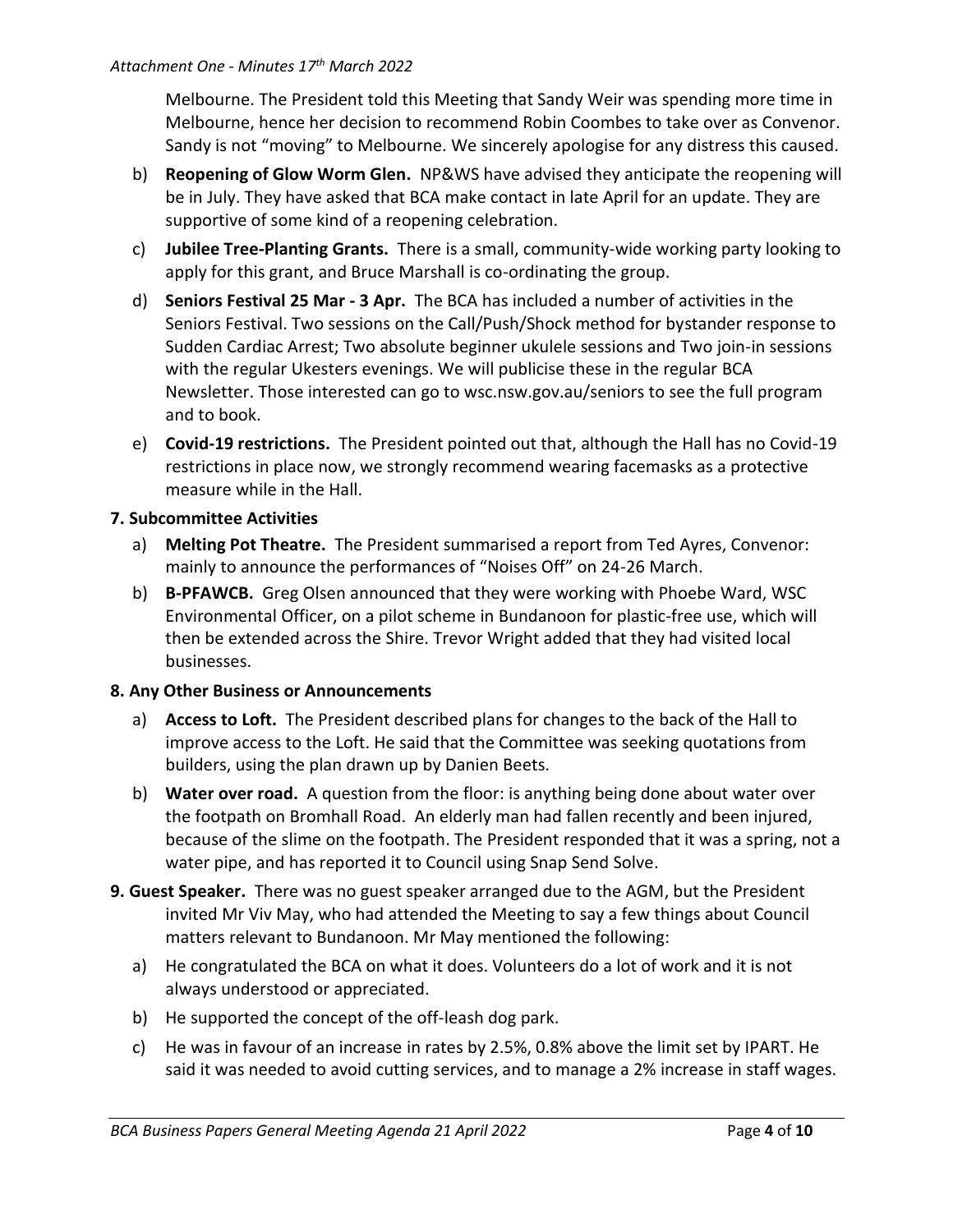#### *Attachment One - Minutes 17 th March 2022*

- d) He suggested a population increase in the Shire to 65,000, mainly in northern part of the Shire (Mittagong, Bowral, and Colo Vale). There will be improvements in strategic planning, and various relevant studies are being conducted. Regarding the creation of an industrial park between Moss Vale and Berrima, he pointed out that there was no infrastructure to support that.
- e) The Moss Vale bypass is being supported by the local state member, Mrs Wendy Tuckerman, and is currently the subject of community consultations.
- f) There followed questions from the floor:

1. Why were there no wards in Council elections? Mr May's response was that in his experience wards lead to divisions within the community and he did not support wards.

2. Rates went up by nearly 50% over the last four years: why is another special increase being sought from IPART. Mr May explained IPART approved 1.2% for Wingecarribee and Council are seeking an additional 0.8% make a total 2% increase.

3. Would the proposed industrial area not require a re-zoning? Mr May responded that the question is being considered.

4. Why are the roads falling apart, even the new sections which have only recently been constructed? Mr May said that there had been serious storm damage. It would be an impossibly expensive process to remake many roads because they were not made to the modern standards when they were first made decades ago.

The President thanked Mr May.

The business of the Meeting finished at 8:40 pm.

Members and visitors were then invited to join in taking refreshments.

# **Next meeting:**

General Meeting, Thursday 21 April at 7.30pm in the Bundanoon Soldiers' Memorial Hall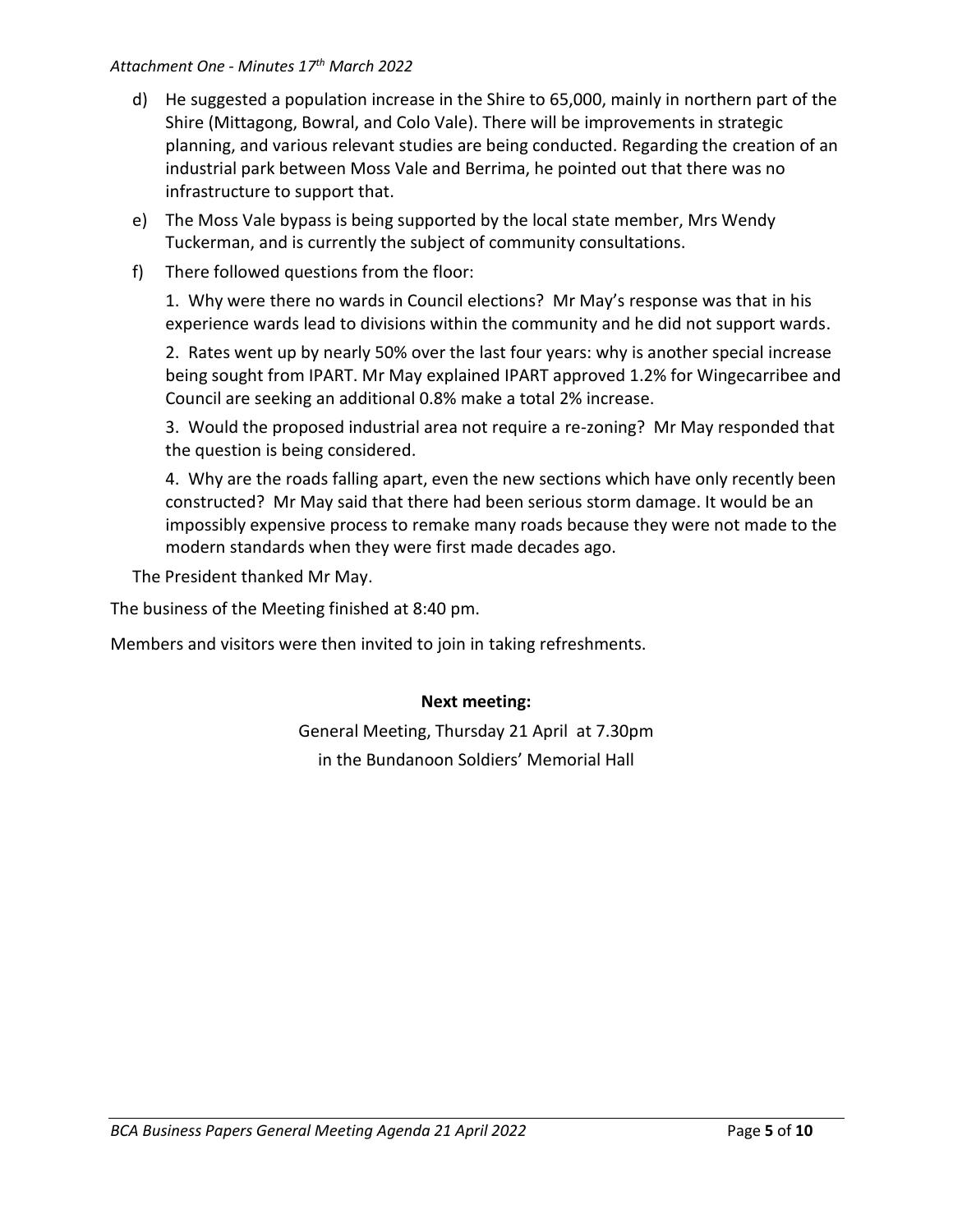# **PRESIDENT'S REPORT FOR APRIL GENERAL MEETING**

Thanks to members who attended the Annual General Meeting on March 17. We changed the format and completed the AGM in around 30 minutes. There seems to me little point at meetings to read out what is written in reports. As we had the Annual Report ready prior to the AGM people could read the reports and bring any questions on the evening.

Special mentions and thanks were made at the AGM to Lorraine Dillon, our outgoing hall bookings officer and Rosemary Page our outgoing Hall convenor. Leeanne Tyler-Olsen is the Booking Officer and Lyndell Giuliano is the Hall Convenor. Rosemary is still the head "Hall Willing Worker" a group of members who help maintain our beautiful Hall.

Also to Bronwyn Beard who convened Melting Pot through the difficulties of the covid-disrupted Noises Off. Thanks to Ted Ayres who is now convenor. Geoff McCubbin handed Bundanoon Sings to Paul Elliott.

Bruce Marshall, the Secretary did not nominate, however with this exception the Committee of 2021 is the Committee of 2022. Trevor Wright is Vice-President, Greg Olsen is Treasurer and Leeanne Tyler-Olsen, Jeremy Tonks, Stuart Reid, Mel Morris and Ralph Clark make up the Committee. I like to think we have a broad range of interests and can represent our membership well.

We were fortunate to have Viv May, the Interim Administrator attend the AGM and he generously offered, without notice, be our guest speaker at the end of the General Meeting.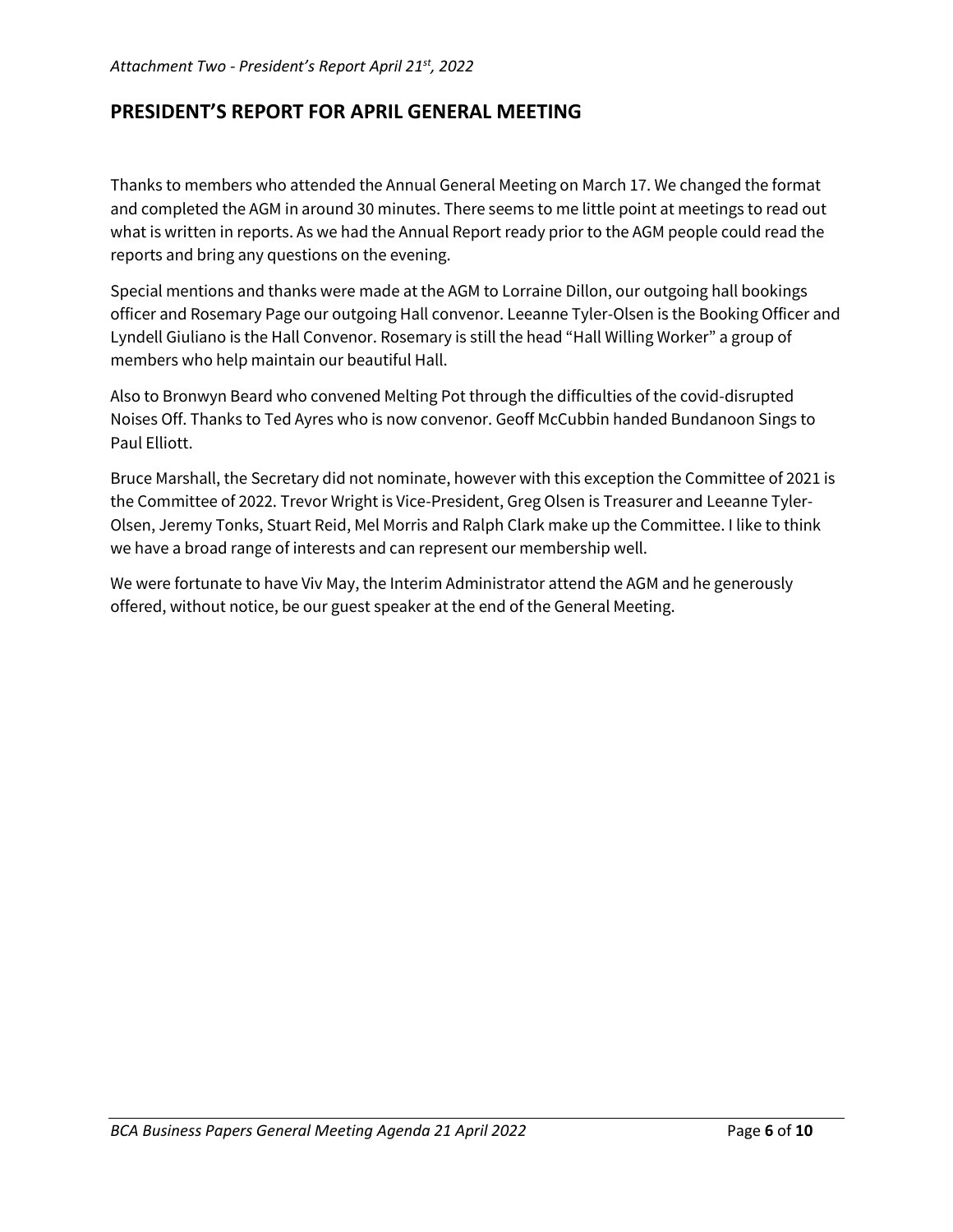# **CORRESPONDENCE**

This is a summary of correspondence received up to the Committee Meeting of 7 March 2022.

- a) 23/3/2022 letter of support from BCA for Southern Villages Iconic Trail via Adam Cooper
- b) Various emails re Queen's Platinum Jubilee
- c) Various clarifying grant for microphones and stage equipment for \$2,997 Council grant and ordering equipment
- d) 28/3/22 to Angus Taylor's Office BCA Expression of Interest for Jubilee Planting Program Grant for \$6,501.
- e) 28/3/22 DDNS re renewal of Bundanoon.nsw.au domain
- f) 28/3/22 Nora Bloor re Climate Action Now sign
- g) 29/3/22 Lisa Bonavia re District Swimming Pool survey
- h) 30/3/22 WSC re Operational Plan briefing session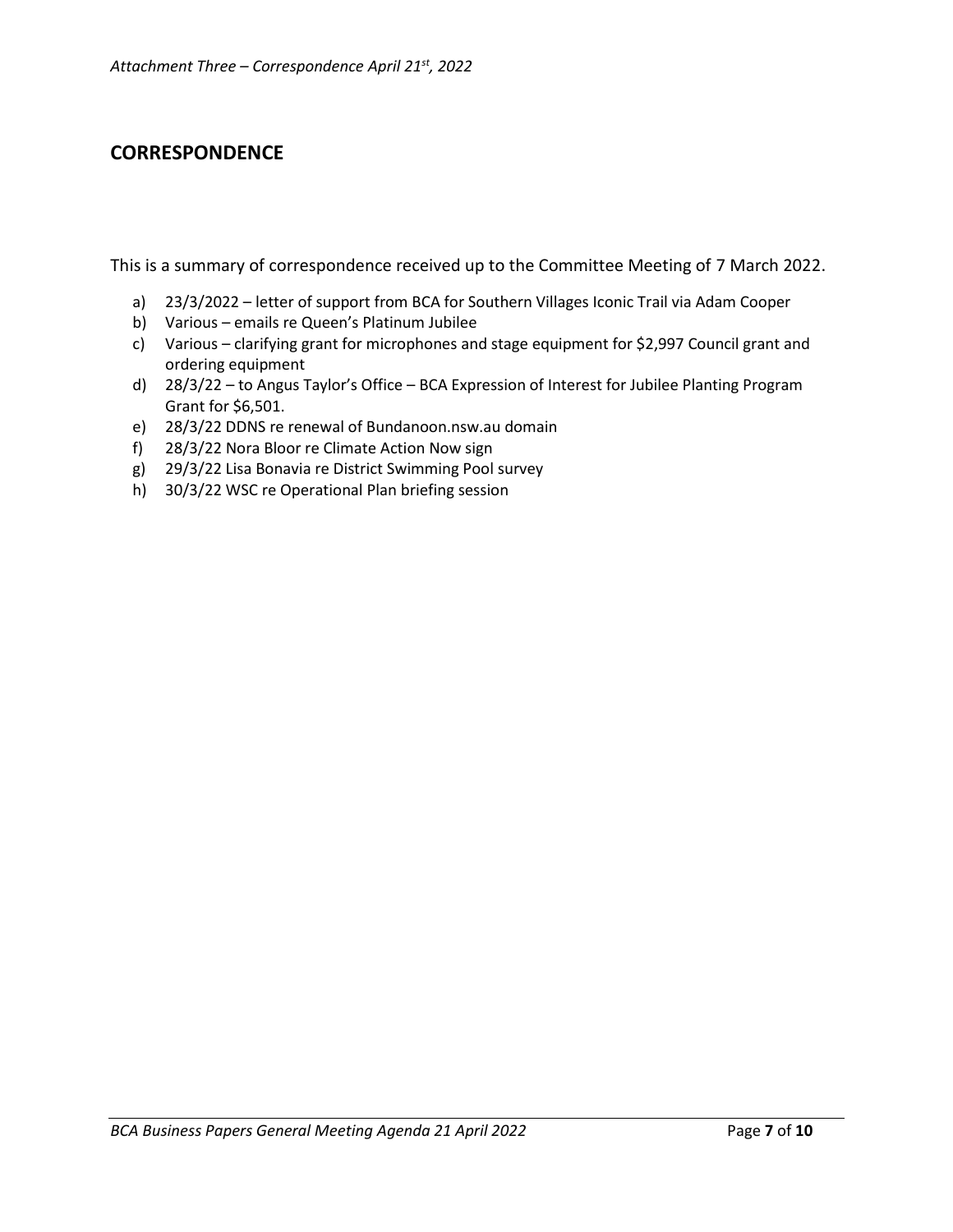# **COMMITTEE UPDATE – April 2022**

The Committee met on April 7. Below are items provided for information or comment that were discussed or decided that are not in the business for this general meeting. If you have any questions or would like clarification, please raise this at the end of general business.

**New Convenors and Convenors meeting.** The President will be organising two meetings in the near future. The first is a meeting with convenors appointed in the past twelve months or so and a second with all convenors.

**Climate Action Poster –** a resident offered to source a yellow "Climate Action Now" board to display on the Hall. Although the BCA strongly supports activities that reduce our impact on our environment we declined the offer, first for lack of a location and secondly as there is a political element to this. We offered the resident the opportunity to place smaller flyers in the Noticeboard if they wished.

**Footpaths** – we received a letter in return from Council indicating there would be no new footpaths in the 21/22 financial year but possibly in the coming years. They referred to a Shirewide Pedestrian and Mobility Plan (PAMP) from 2005. Disappointingly very little of the paths identified in the PAMP for Bundanoon have been made. We will continue to lobby for footpaths.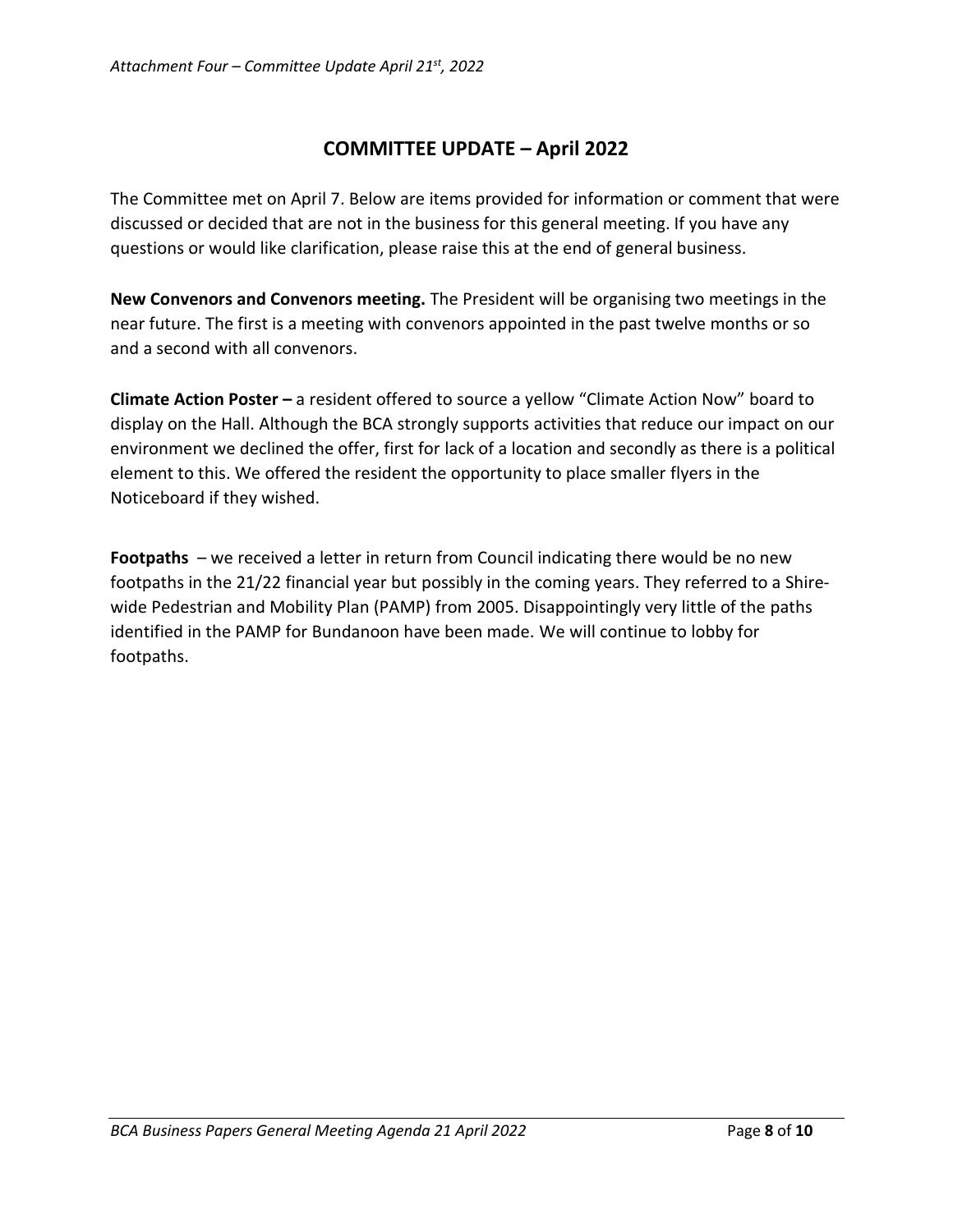#### **ATTACHMENT ONE TREASURER'S REPORT**

#### **Balance Sheet as 31 March 2022**

|                                                        | 31 MAR 2022    | 31 MAR 2021 |
|--------------------------------------------------------|----------------|-------------|
| Assets                                                 |                |             |
| Bank                                                   |                |             |
| <b>BDCU Account</b>                                    | 6,045.54       | 8,621.04    |
| <b>BDCU Burgess St Storage/Winterfest Term Deposit</b> | 68,390.68      | 74,510.32   |
| <b>BDCU Online Saver</b>                               | 45,201.44      | 62,124.35   |
| <b>BDCU VISA Debit Card</b>                            | 1,193.26       | 543.54      |
| <b>Total Bank</b>                                      | 120,830.92     | 145,799.25  |
| <b>Current Assets</b>                                  |                |             |
| <b>Accounts Receivable</b>                             | 9,487.19       | 9,116.60    |
| <b>Cash Floats</b>                                     | 650.00         | 1,150.00    |
| <b>Petty Cash Floats</b>                               | 200.00         | (300.00)    |
| <b>Total Current Assets</b>                            | 10,337.19      | 9,966.60    |
| <b>Fixed Assets</b>                                    |                |             |
| Accum. Depreciation: Computers                         | (5,436.00)     | (4,304.00)  |
| Accum. Depreciation: Equipment                         | (30, 791.00)   | (25,035.00) |
| Accum. Depreciation: Furniture                         | (24, 748.00)   | (22,400.00) |
| <b>Computers at Cost</b>                               | 7,925.25       | 7,925.25    |
| <b>Equipment at Cost</b>                               | 69,109.55      | 68,819.10   |
| <b>Furniture at Cost</b>                               | 55,540.55      | 55,540.55   |
| Inventories                                            | 2,871.40       | 3,204.60    |
| <b>Total Fixed Assets</b>                              | 74,471.75      | 83,750.50   |
| <b>Non-current Assets</b>                              |                |             |
| Deposits to Suppliers                                  | ÷              | 300.00      |
| <b>Total Non-current Assets</b>                        |                | 300.00      |
| <b>Total Assets</b>                                    | 205,639.86     | 239,816.35  |
| <b>Liabilities</b>                                     |                |             |
| <b>Current Liabilities</b>                             |                |             |
| Accruels                                               | 2,457.70       |             |
| <b>Grants Received in Advance</b>                      | ٠              | 37,000.00   |
| GST                                                    | 414.24         | (728.06)    |
| <b>Hall Bonds Held</b>                                 | 800.00         | 800.00      |
| Rounding                                               | $\overline{a}$ | 0.01        |
| <b>Total Current Liabilities</b>                       | 3,671.94       | 37,071.95   |
| <b>Total Liabilities</b>                               | 3,671.94       | 37,071.95   |
| <b>Net Assets</b>                                      | 201,967.92     | 202,744.40  |
| <b>Equity</b>                                          |                |             |
| <b>Current Year Earnings</b>                           | (5,269.12)     | (2,896.33)  |
| Prior Year's Surplus/Deficit                           | 207,237.04     | 205,640.73  |
| <b>Total Equity</b>                                    | 201,967.92     | 202,744.40  |